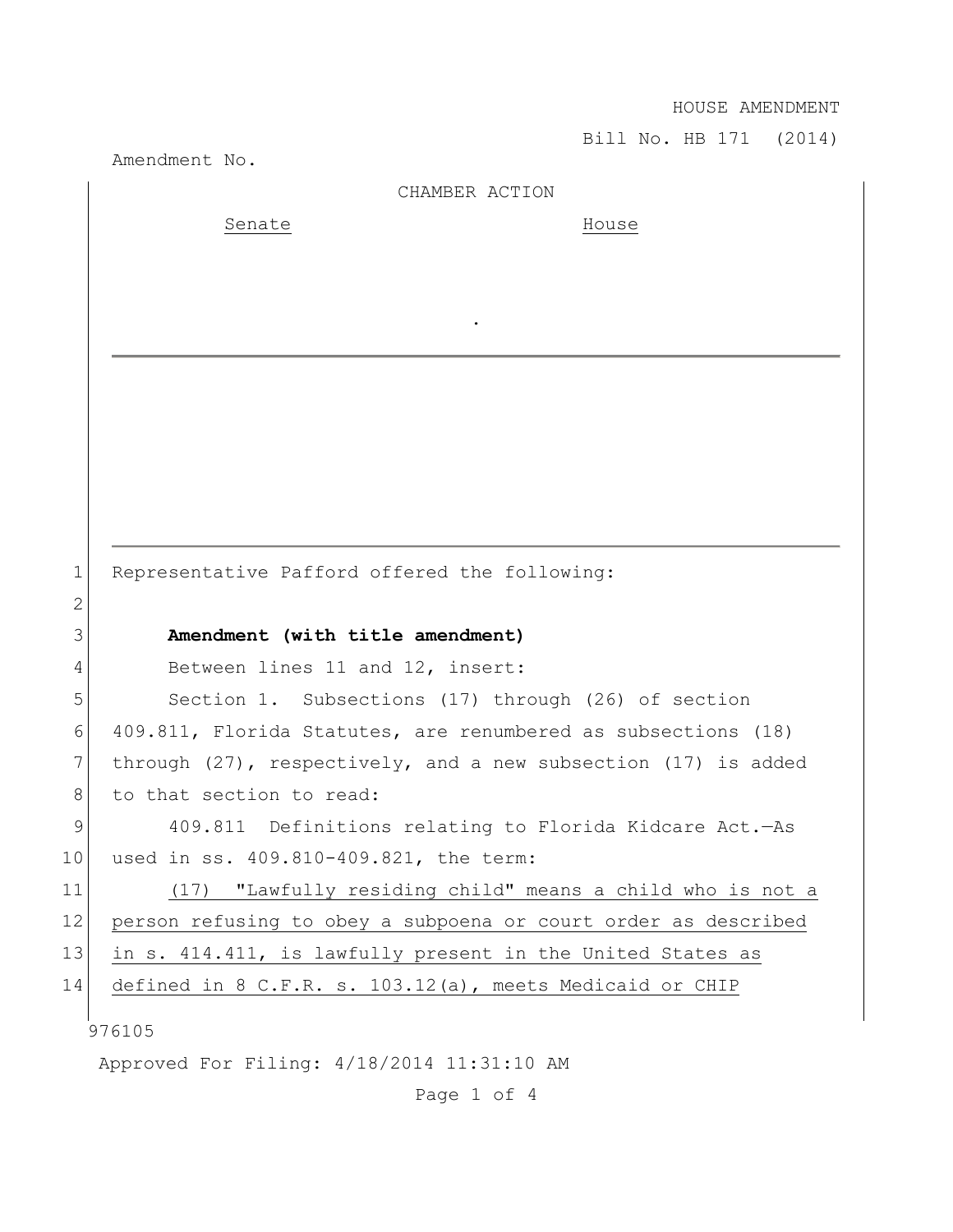Bill No. HB 171 (2014)

Amendment No.

| 15 | residency requirements, and may be eligible for medical            |
|----|--------------------------------------------------------------------|
| 16 | assistance with federal financial participation as provided        |
| 17 | under s. 214 of the Children's Health Insurance Program            |
| 18 | Reauthorization Act of 2009, Pub. L. No. 111-3, and related        |
| 19 | federal rules and regulations.                                     |
| 20 | Section 2. Paragraph (c) of subsection (4) of section              |
| 21 | 409.814, Florida Statutes, is amended to read:                     |
| 22 | 409.814 Eligibility. - A child who has not reached 19 years        |
| 23 | of age whose family income is equal to or below 200 percent of     |
| 24 | the federal poverty level is eligible for the Florida Kidcare      |
| 25 | program as provided in this section. If an enrolled individual     |
| 26 | is determined to be ineligible for coverage, he or she must be     |
| 27 | immediately disenrolled from the respective Florida Kidcare        |
| 28 | program component.                                                 |
| 29 | The following children are not eligible to receive<br>(4)          |
| 30 | Title XXI-funded premium assistance for health benefits coverage   |
| 31 | under the Florida Kidcare program, except under Medicaid if the    |
| 32 | child would have been eligible for Medicaid under s. 409.903 or    |
| 33 | s. 409.904 as of June 1, 1997:                                     |
| 34 | (c) A child who is an alien, but who does not meet the             |
| 35 | definition of a lawfully residing child under s. 409.811(17).      |
| 36 | This paragraph does not extend Kidcare program eligibility to an   |
| 37 | undocumented immigrant qualified alien, in the United States.      |
| 38 | Section 3. Subsections (8) and (9) of section 409.904,             |
| 39 | Florida Statutes, are renumbered as subsections $(9)$ and $(10)$ , |
|    |                                                                    |

|<br>976105

Approved For Filing: 4/18/2014 11:31:10 AM

Page 2 of 4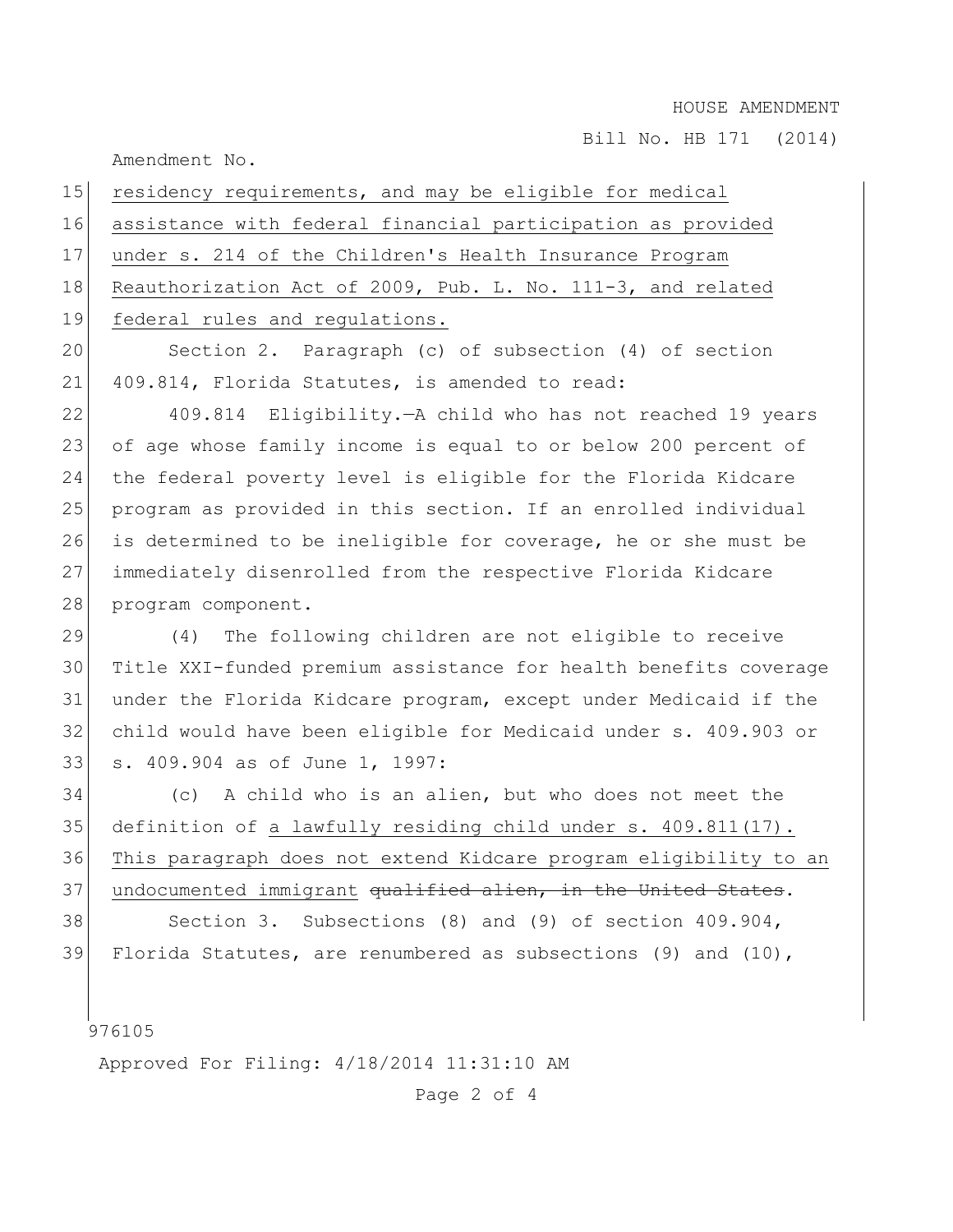## HOUSE AMENDMENT

Bill No. HB 171 (2014)

Amendment No.

40 respectively, and a new subsection (8) is added to that section 41 to read:

 409.904 Optional payments for eligible persons.—The agency 43 may make payments for medical assistance and related services on behalf of the following persons who are determined to be 45 eligible subject to the income, assets, and categorical eligibility tests set forth in federal and state law. Payment on behalf of these Medicaid eligible persons is subject to the availability of moneys and any limitations established by the 49 General Appropriations Act or chapter 216.

50 (8) A child younger than 19 years of age who is not a 51 person refusing to obey a subpoena or court order as described 52 in s. 414.411 and who would be eligible for Medicaid under s. 53 409.903, except that the child is a lawfully residing child as 54 defined in s. 409.811(17). This subsection does not extend 55 eligibility for optional Medicaid payments or related services 56 to an undocumented immigrant.

## 59 **T I T L E A M E N D M E N T**

60 Between lines 2 and 3, insert:

61 s. 409.811, F.S.; defining the term "lawfully residing 62 child"; amending s. 409.814, F.S.; providing that 63 undocumented immigrant children are not eligible for 64 services provided under the Florida Kidcare program; 65 providing an exception; amending s.  $409.904$ , F.S.;

58 **-----------------------------------------------------**

976105

57

Approved For Filing: 4/18/2014 11:31:10 AM

Page 3 of 4